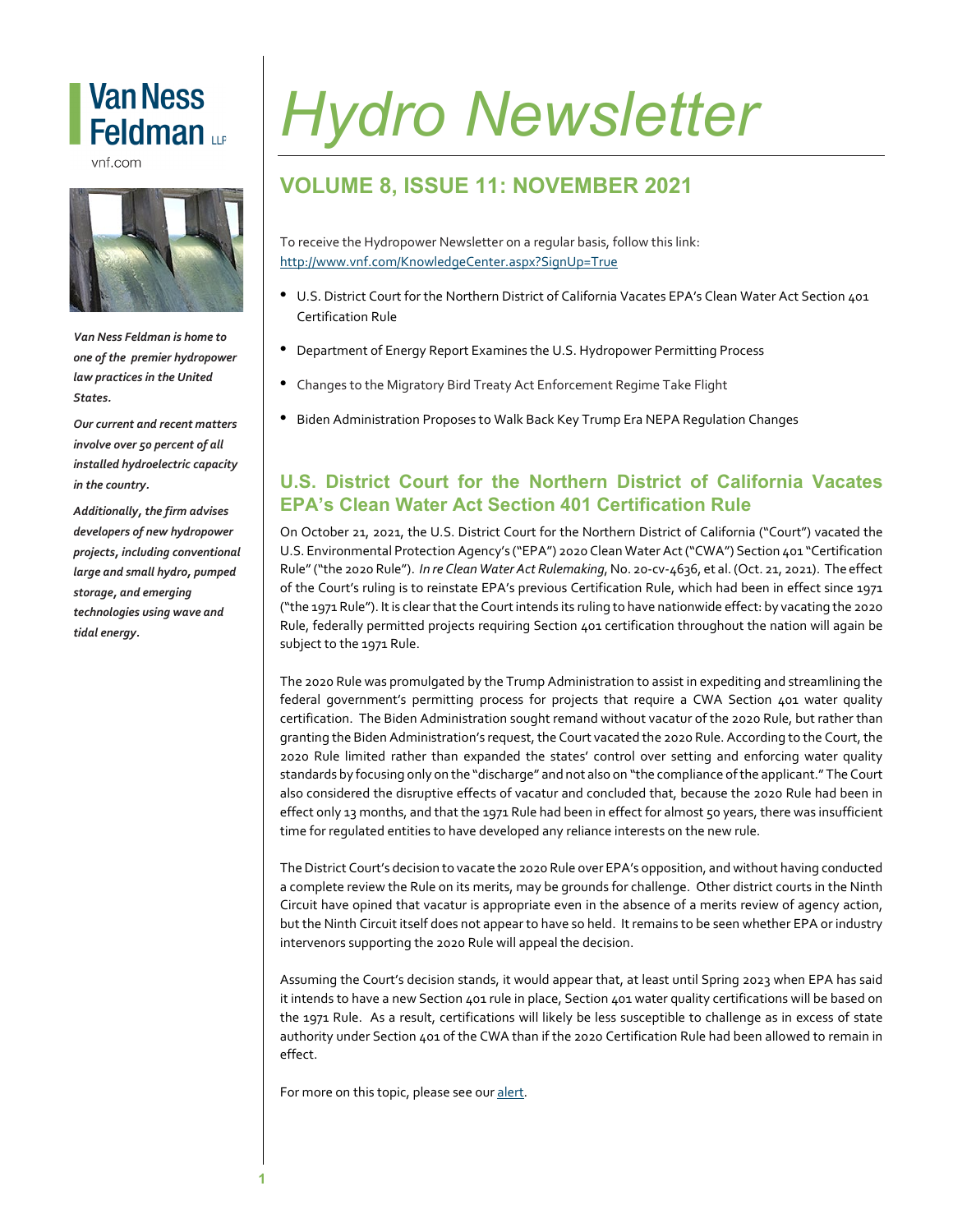

vnf.com

#### **Department of Energy Report Examines the U.S. Hydropower Permitting Process**

The U.S. Department of Energy has published [a technical report](https://www.nrel.gov/docs/fy22osti/79242.pdf) presenting the results of its examination of the hydropower licensing and federal authorization process, including quantitative and qualitative analyses of licensing and approval timelines, project attributes that may influence those timelines, and their combined effect on costs and risks to developers. The report was prepared with input from a stakeholder working group composed of representatives of the hydropower industry, the Federal Energy Regulatory Commission ("FERC"), federal and state resource agencies, Tribes, and conservation organizations. The report does not propose any specific recommendations to improve the current hydropower licensing process, but is intended to help decision makers identify areas for reform. The report examined a large sample of licenses issued since 2005.

Key findings in the report include:

- For hydropower investors and owners, the time and costs of the federal licensing process create risk and uncertainty that discourage new hydropower investment and may make relicensing of existing hydropower projects economically infeasible.
- Despite larger projects having higher licensing costs overall, smaller projects on average had higher licensing costs under a costs/kilowatt metric.
- Choice of FERC process (Alternative, Integrated, or Traditional Licensing Process) is associated with differences in licensing costs and timelines.
- Relicensing takes longer and costs more than original licenses—however, this appears to be because modern developers are deliberately choosing sites with fewer environmental impacts for development.
- The CWA Section 401 water quality certification process is a major driver of licensing delay, although state water quality agencies were able to issue timely certifications or waived certification in 73 percent of study cases.

The report also includes a comparison of the U.S. hydropower regulatory framework with other types of energy and water infrastructure in the United States, and a comparison between the U.S. hydropower licensing process and those in three other top hydropower-producing countries: Canada, Norway, and Sweden. Key findings of this comparison include:

- All infrastructure project types reviewed in the United States and in other western countries aim to protect the same resource concerns and potential impacts (e.g., water quality, species, cultural resources, recreation).
- Hydropower licensing under the Federal Power Act ("FPA") is unique compared to other infrastructure projects in the United States in that the FPA requires equal consideration of developmental and non-developmental values.
- U.S. hydropower licensing requires more federal agency and stakeholder involvement than other types of infrastructure in the United States or hydropower projects in other western countries.

#### **Changes to the Migratory Bird Treaty Act Enforcement Regime Take Flight**

On October 4, the U.S. Fish and Wildlife Service ("FWS") announced three actions that will significantly change how the Migratory Bird Treaty Act's ("MBTA") prohibition on "take" of migratory birds will be enforced. First, FWS published a final rule revoking the prior administration's January 7, 2021, rule which established that the MBTA does not prohibit the incidental (i.e., unintentional) take of a migratory bird (see VNF's [previous](https://www.vnf.com/final-migratory-bird-treaty-act-ruling-faces-substantial-hurdles) alert). Second, in an effort to clarify its ongoing enforcement position, acting FWS Director Martha Williams issued a Director's Order providing guidance on how FWS will use its enforcement discretion to prosecute the incidental take of migratory birds. Finally, FWS published an Advanced Notice of Proposed Rulemaking requesting public input on potential options for a regulatory permitting regime that would authorize the incidental take of migratory birds. Continuing the recent trend of competing interpretations of the MBTA, and by reverting back to reliance on FWS's enforcement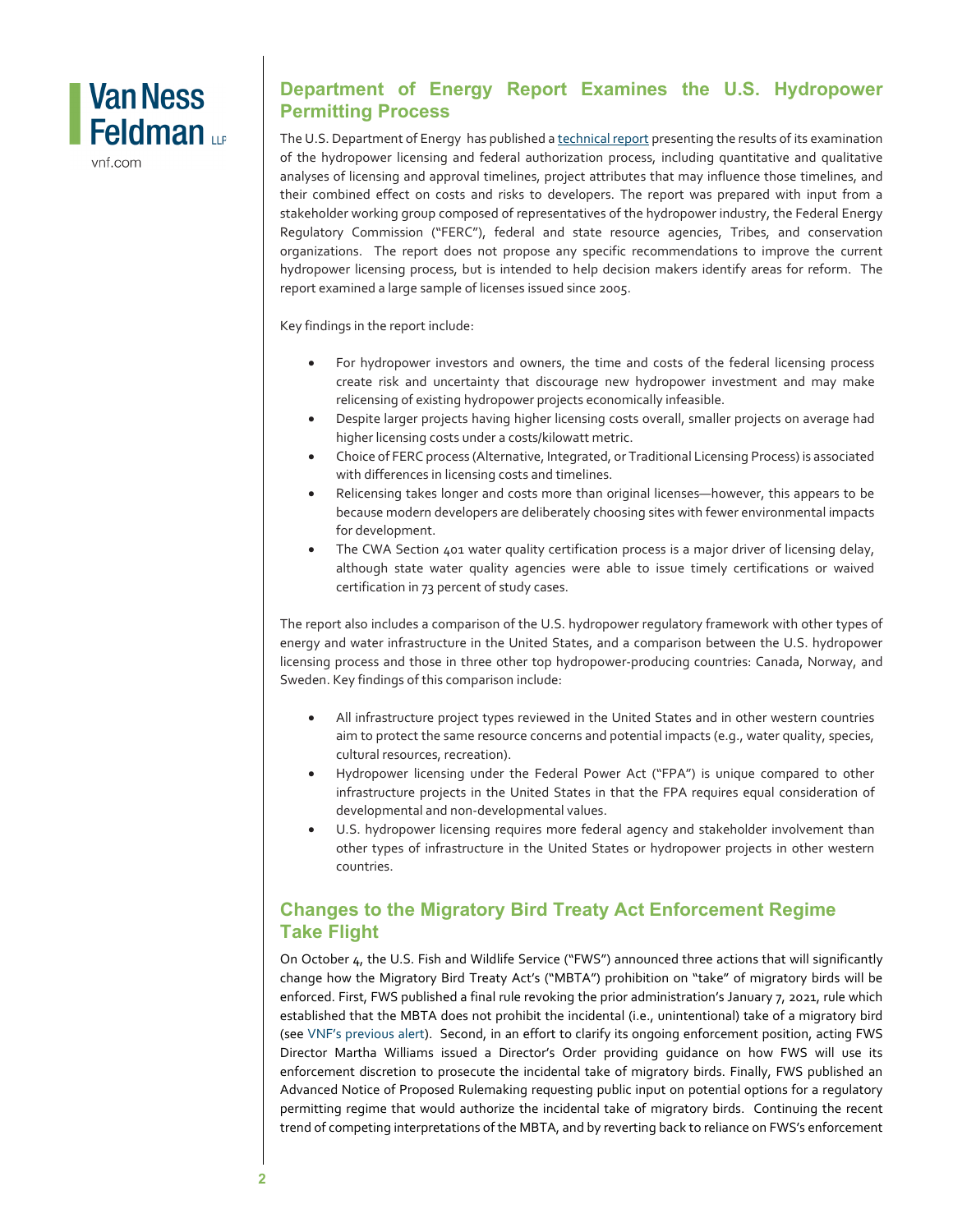

vnf.com

discretion, these actions increase the uncertainty associated with MBTA compliance pending the development of a permitting regime for incidental take of migratory birds.

For more on this topic, please see our [alert.](https://www.vnf.com/changes-to-the-migratory-bird-treaty-act-enforcement-regime-take-flight)

#### **Biden Administration Proposes to Walk Back Key Trump Era NEPA Regulation Changes**

On October 7, 2021, the Council on Environmental Quality ("CEQ") published a notice of proposed [rulemaking](https://www.federalregister.gov/documents/2021/10/07/2021-21867/national-environmental-policy-act-implementing-regulations-revisions) ("Proposed Rule") to reverse several key changes made under the Trump administration to CEQ's National Environmental Policy Act ("NEPA") implementing regulations. The proposed rulemaking—the first phase of a two phase process to reconsider and revise the July 2020 "Update to the Regulations Implementing the Procedural Provisions of NEPA" (["July 2020 Rule"](https://www.govinfo.gov/content/pkg/FR-2020-07-16/pdf/2020-15179.pdf))—announces a narrow, but important, set of proposed changes, which the CEQ states "would better align the NEPA regulations with CEQ and agency expertise, as well as NEPA's statutory goals and purpose to promote sound decisions informed by science." It proposes to revert three aspects of the July 2020 Rule back to the prior regulations with minor modifications: (1) the "purpose and need" of a proposed action; (2) the definition of "effects," restoring the prior definitions of direct, indirect, and cumulative effects; and (3) agency flexibility to develop NEPA implementation procedures that go beyond the government-wide NEPA regulations.

CEQ intends to undertake a broader revisitation of the July 2020 Rule, and to propose further revisions in the second phase to ensure efficient and effective environmental reviews, provide regulatory certainty, promote better decision-making, and address climate change and [environmental justice](https://www.vnf.com/environmental-justice-policy-gains-momentum-under-the-biden-administration) objectives. It is reasonable to expect that some of these additional changes will be aimed at enhancing public participation, transparency, and informed science-based decision-making that could expand the requirements associated with NEPA reviews. The timing of the second phase is not yet clear. In the interim, though it is not clear that the July 2020 Rule has had much in the way of practical effect, the focus on restoring consideration of indirect and cumulative impacts in the Proposed Rule could result in agencies giving greater attention to climate change and environmental justice-related impacts (as environmental justice communities can suffer from compounded impacts from multiple pollution and emission sources). Those subject to environmental review under NEPA will want to pay close attention as CEQ moves ahead with the Proposed Rule and potentially more expansive changes in the second phase of its NEPA rulemaking effort. Comments on the Proposed Rule are due by November 22, 2021.

For more on this topic, please see our [alert.](https://www.vnf.com/biden-administration-proposes-to-walk-back-key-trump-era-nepa-regulation-changes)

*[Xena Burwell](mailto:xburwell@vnf.com)*, *[Tyson Kade](https://www.vnf.com/tkade)*, *[Melinda Meade Meyers](https://www.vnf.com/mmeademeyers)*, **and** *[Mike Swiger](https://www.vnf.com/mswiger) contributed to this issue.* 

#### **FOR MORE INFORMATION**

The professionals at Van Ness Feldman possess decades of experience covering every aspect of hydroelectric development, ranging from licensing, environmental permitting, regulatory compliance, litigation, transmission and rates, public policy, transactions, and land use planning. If you would like additional information on the issues touched upon in this newsletter, please contact any member of the firm's [hydroelectric](http://www.vnf.com/hydropower) practice.

| <b>Practice Group Leader:</b> |              |                  |
|-------------------------------|--------------|------------------|
| Mike Swiger                   | 202.298.1891 | mas@vnf.com      |
| <b>Other Group Members:</b>   |              |                  |
| Gary Bachman                  | 202.298.1880 | qdb@vnf.com      |
| Ani Esenyan                   | 202.298.1939 | aesenyan@vnf.com |
| <b>Shelley Fidler</b>         | 202.298.1905 | snf@vnf.com      |
|                               |              |                  |